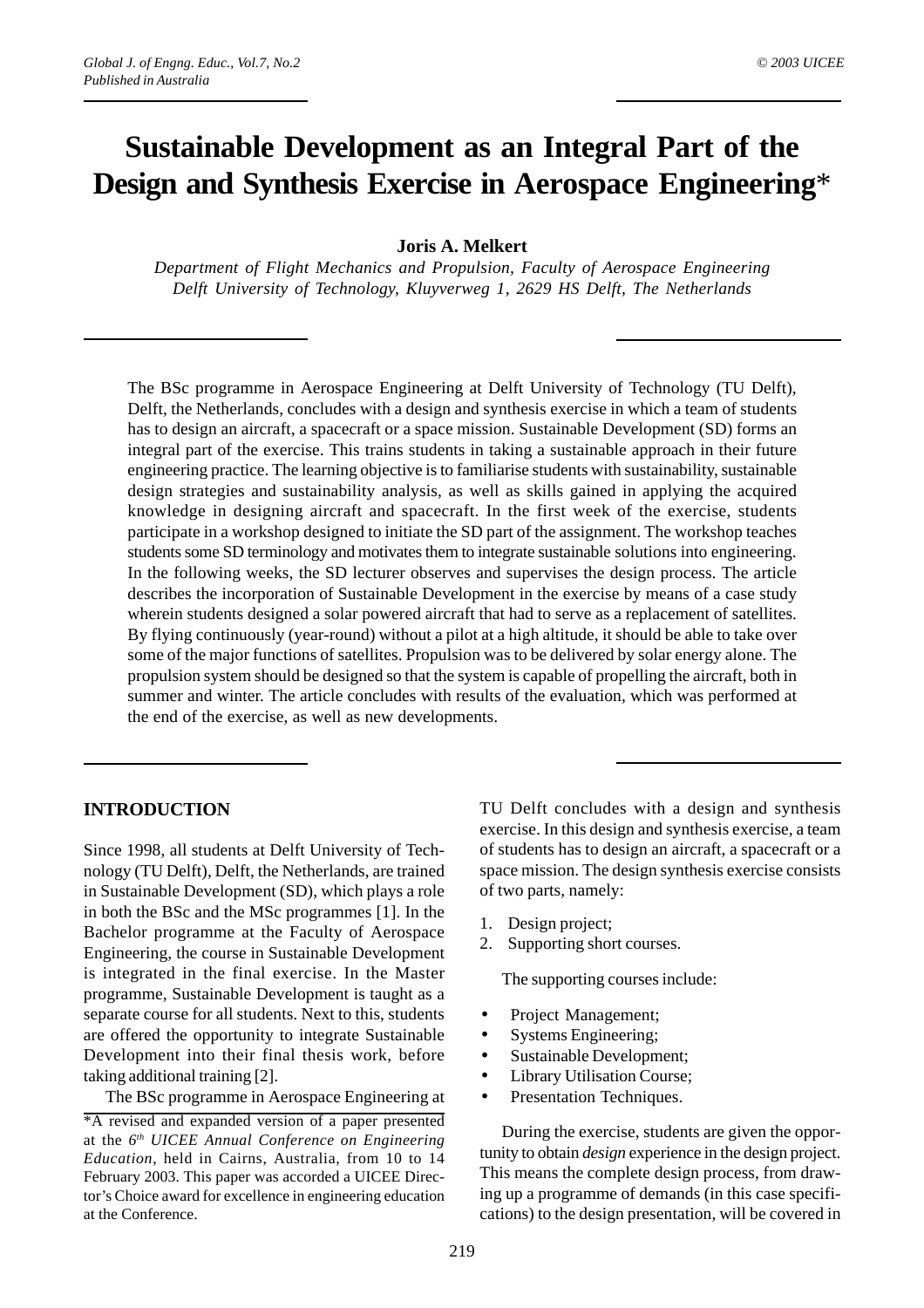a structured and iterative manner. This covers all familiar aspects that are typical of such a process, like making choices, taking into account conflicting demands while optimising, etc. Obtaining design experience also means that an iterative process is completed where non-optimal decisions are corrected in order to meet the specifications drawn up at the start of the exercise.

# **SUSTAINABLE DEVELOPMENT AT TU DELFT**

Around 1970, the life of a person who wanted to save the environment was so much simpler than it is these days. Pollution was a clear problem that could be seen properly as black exhaust emissions, litter everywhere, nuclear waste, etc. The industrial revolution had caused a lot of dirt that needed to be cleaned up.

During these years, environmental issues were seen as isolated problems that needed to be tackled separately. In 1970, the first Dutch environmental pollution law was established for the protection of surface water; many similar laws followed and a system of *pollution* permits was introduced.

Yet after all the actions taken and laws made, companies were overwhelmed and confused by measures that were sometimes even conflicting. In the end, these end-of-pipe measures seem to help some, but not sufficiently. It did not really solve the problem of diminishing biodiversity, global warming, the depletion of natural resources, population growth, etc. The problem was – and still is – much more complicated than once thought.

In 1987, new thoughts were put on the social agenda by the Brundtland committee via the report, *Our Common Future*. This United Nations (UN) report stressed the relationship between economical development and the environment, but also other important elements like political freedom and social justice. This committee introduced the following definition for Sustainable Development as a common goal. This definition is used as a starting point for discussions around Sustainable Development:

*Sustainable Development is a development that meets the needs of the present without compromising the ability of future generations to meet their own needs.*

Engineers have an important role and responsibility in achieving Sustainable Development by utilising new technologies, and by being key persons in the design and development of many products and systems.

Since 1998, all students at Delft University of

Technology are required to receive some training in Sustainable Development. Students should meet the following objectives after having taken the training:

- Have the knowledge of the concept and terminology of Sustainable Development.
- Can place their technological knowledge and skills in the context of a broad social challenge.
- Understand how technical sub-systems are related and how social aspects influence the performance of a technique.
- Recognise the cause of sustainability problems within a broader framework than on the level of sub-systems, and are able to look further than the borders of their knowledge area when looking for structural solutions.
- Have attained skills to work together with other technological and non-technological disciplines in designing and maintaining technical systems and communicate properly about sustainability issues with stakeholders.
- Can identify strategies to solve sustainability problems and recognise the effects of solutions in the longer term at larger scales (geographically) and at other system levels (technical and organisational).

# **OBJECTIVES AND SET-UP OF THE DESIGN AND SYNTHESIS EXERCISE**

The objective of the design and synthesis exercise is to enhance certain skills. These are skills in the following fields:

- Design:
- Knowledge application;
- Communication (including discussion, presentation and reporting);
- Teamwork;
- Sustainable Development (SD).

The duration of the exercise covers 9-11 calendar weeks, depending on the holiday period in that part of the year. Students are expected to put in a minimum (and preferably a maximum) of 40 hours of work per week into the exercise. There is no room for other (study) activities. The project introduction is in March and attendance is mandatory.

During this introduction, students are given the opportunity to express their interest in specific projects. The exercise ends with a symposium in which all project teams present their results before a jury, their fellow students and their parents. Examples of design projects over the last years include: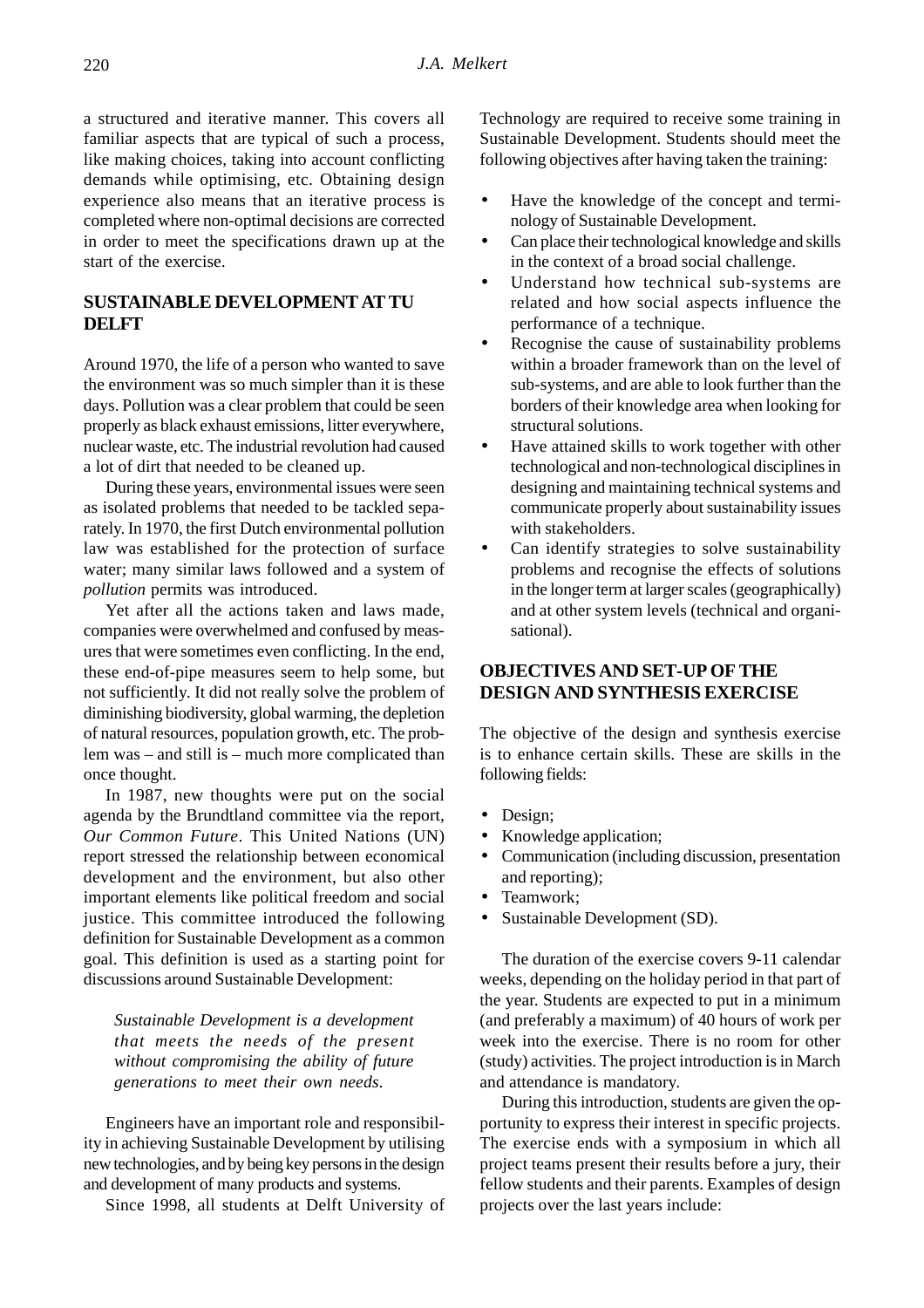- Acoustically and Environmentally Friendly Aircraft (AEFA);
- Unmanned aircraft for delivery of emergency relief;
- Solar powered aircraft;
- Lunar mission;
- Solar power satellite system;
- Reno racer;
- Tsunami detection and warning system;
- Tailplane design [3].

## **SUSTAINABLE DEVELOPMENT IN THE DESIGN AND SYNTHESIS EXERCISE**

Sustainable Development (SD) forms an integral part of the exercise. This trains students in taking a sustainable approach in their future engineering career. The learning objective is to familiarise students with sustainability, sustainable design strategies and sustainability analysis, as well as skills gained in applying the acquired knowledge in designing aircraft and spacecraft. This is important because sustainability is not considered a hard engineering discipline and, therefore, often tends to be forgotten. In real life, society increasingly demands sustainable designs.

In order to incorporate Sustainable Development in the design specification, the SD lecturer contacts the coach of the design team in an early stage. They discuss the design assignment and the possibilities to include Sustainable Development in a natural way as much as possible.

### **Set-up**

In the first week of the exercise, students participate in a workshop designed to initiate the SD assignment. The workshop teaches students some SD terminology and motivates them to integrate sustainable solutions into their engineering work. At the first group meeting, the SD assignment is handed out together with the overall group assignment. The first part of the SD assignment is discussed and students can start working on the assignment. During this workshop, student-assistants are present in order to help groups or individuals.

In the subsequent weeks, the SD lecturer observes and supervises the assignment. In order to ensure smooth progress, the following review points (by appointment) have been set:

- Week 2: Review of the current status by means of an interim report that covers the first part of the assignment (ie the actor/trend analysis).
- Week 8: Presentation of Sustainable Development

solutions in the overall assignment.

Week 11: Integration of the Sustainable Development solutions into the final report.

So as to ensure decent supervision, there must be at least one meeting per week between the groups and the SD lecturer set up between the workshop and review points as stated above. This meeting can take place by e-mail or during open office hours. The SD lecturer can always be reached via e-mail and is to be present at least three half days for open office hours.

## **Deliverables**

During the design and synthesis exercise, the following deliverables are compulsory for SD:

- An interim report covering the first part of the SD assignment (ie actor/trend analysis), which has to be handed in at the end of Week 2.
- A presentation that focuses on SD and covers all matters concerning SD in the project; this takes place in Week 8.
- The integration of SD solutions in the final report. This has to be handed in as a hard copy at the end of the design and synthesis exercise.

# **CASE STUDY: DESIGN OF A HIGH ALTITUDE LONG ENDURANCE UNINHABITED SOLAR POWERED AIRCRAFT**

This section describes the design of *Phoinix*, a High Altitude Long Endurance (HALE) platform: an air vehicle that is designed to operate at a high altitude in the Earth's atmosphere for long periods (over six months) carrying a certain payload [4]. This design project illustrates nicely the design and synthesis exercise and the incorporation of Sustainable Development in the design.

The group of nine students initially designed several concepts fulfilling the specifications. Figures 1a to 1c illustrate three of the concepts developed.

In a trade-off analysis, the best concept was chosen. All aspects of the design are discussed during such a trade-off study, some of which is illustrated here to show the choices the team made for their final design.

#### **Power Considerations**

Unlike conventional airplanes, solar powered aircraft do not have a constant energy supply. Apart from the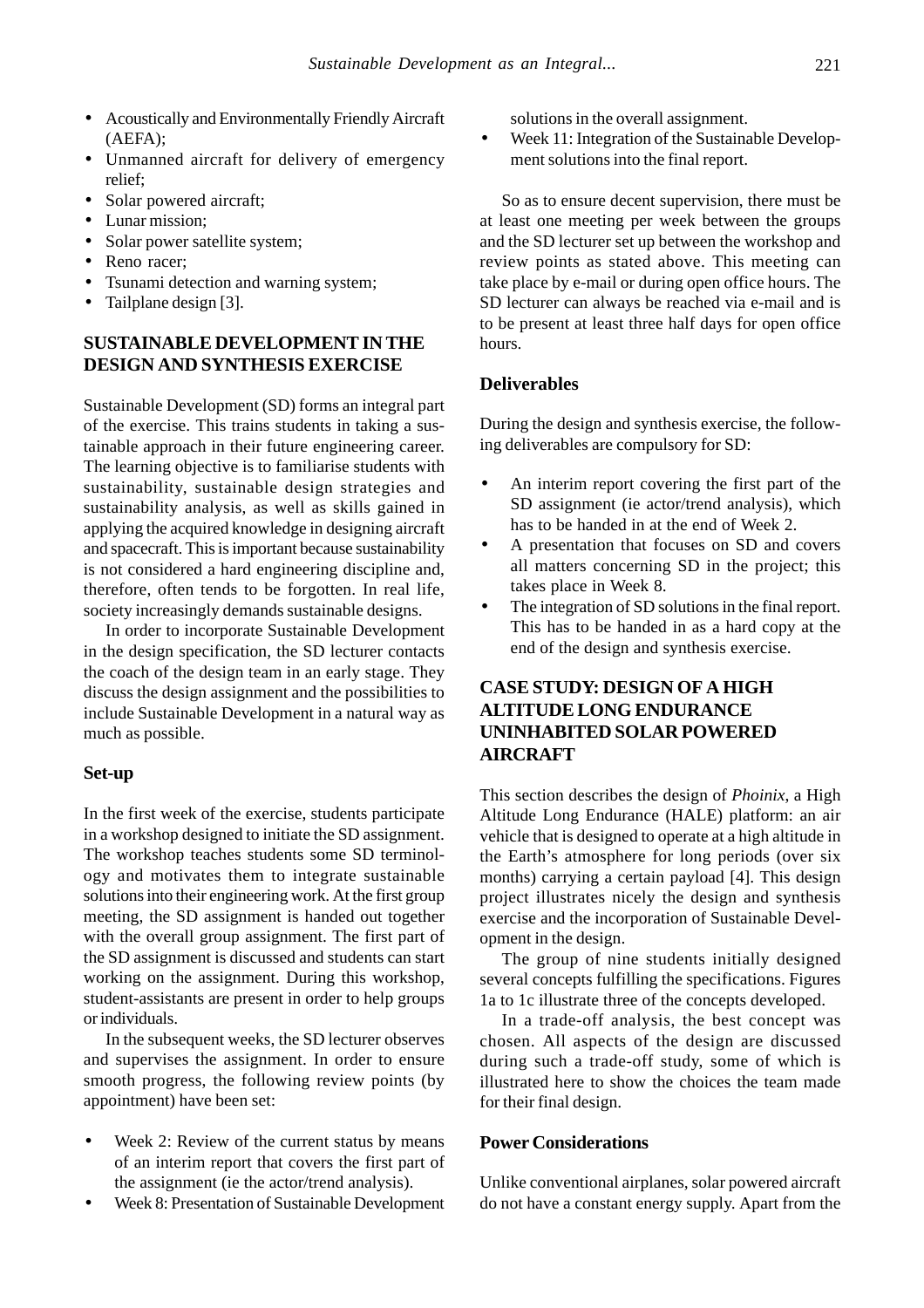

Figure 1c: *Flying wing* concept*.*

fact that the sun does not shine at night, the amount of available power also depends on the angle between the normal vector on the solar panels and the direction of the sunbeam. The intensity of the sunlight is also an important aspect. Figure 2 displays a contour plot of available power for each day of the year at each altitude

Since the sun's position varies continuously during



Figure 2: Contour plot of available power [W] for each day of the year (x-axis) at each altitude (y-axis).

the day, the platform was equipped with rotating solar panels for the detailed design phase. These *sun tracking* panels are mounted on the tail booms and their angular position is automatically adjusted to retain the optimal (largest) angle of incidence and solar flux of the solar radiation vector on the solar arrays. When these tracking panels are installed, energy collection is most efficient and aircraft dimensions reduce to normal values. Figure 3 shows the layout of the concept, with the sun-tracking solar panels mounted on the tail booms.



Figure 3: Layout of the concept, with the solar panels attached to the tail booms.

In order to secure propulsion and payload power at nighttime, daytime excess power has to be stored. The only way to store these amounts of energy with an acceptable storage system weight is the use of fuel cells. Today's fuel cell technology allows energy storage and expenditure with a total efficiency of up to 67%.

## **Structural Considerations**

Flying on solar power requires a careful balance of energy collected and energy expended over each day. When an aircraft with a certain mass has to stay airborne for long periods of time and carry a payload, a large amount of energy is required. The slightest extra mass carried has a very high price in energy consumption because it has to fight against gravity every hour of the day. Seeing that the amount of required power has to be minimised for year-round service, with regards to the structure, all measures have to be taken to win every possible kilogram on the structural weight. Figure 4 shows the wing structure designed for a low weight. In the whole of the structural design, the weight was the driving factor.

#### **Propulsion Considerations**

Propulsion is an important aspect of the aircraft. Indeed, with failing propulsion, there can be no successful mission. Most suitable is a brushless motor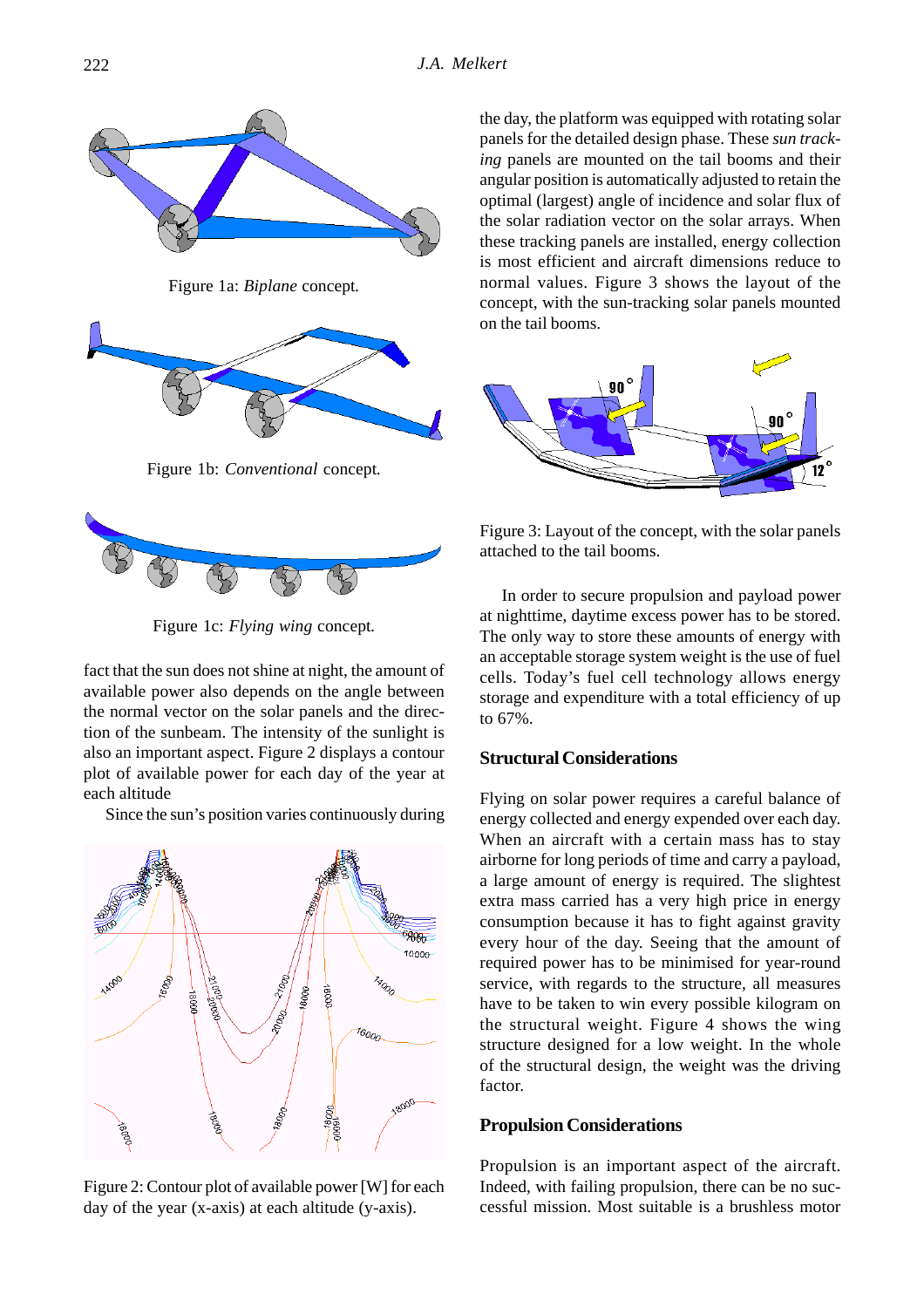

Figure 4: Wing structure.

because of its long lifespan and a high efficiency of 95%. This efficiency is assumed to be constant during its lifetime.

In order to reduce the loss of energy created by high temperatures in the motor, cooling is necessary. Because of the air stream created by the propeller, and because of the need of high reliability, passive air-cooling is very suitable. This can be placed around the motor just behind the propeller to use the propeller outflow as an inflow to cool the motor.

The new propeller was designed for high propulsive efficiency in cruise conditions (see Figure 5), with a speed of 25 m/s at a height of 18 km and generating just enough thrust to equal the drag of the complete aircraft. A propeller efficiency of 86% in cruise condition was obtained.



Figure 5: Sketch of the propulsion unit.

#### **Design of the Computer Program**

So as to preserve a clear overview in the enormous amount of used variables, an extensive *MatLab* computer program was developed and used in producing the final configuration results, which are listed in Table 1.

Figure 6 shows the use of the aircraft in a system where it replaces satellites for communication.

Table 1: Final configuration results.

| Wing span Wing area        | 91.56 m $210 \text{ m}^2$   |
|----------------------------|-----------------------------|
| Total length Total height  | $29 \text{ m}$ 7.1 m        |
| Aspect ratio wing          | 40                          |
| Area tracking solar panels | 2 times $120 \text{ m}^2$   |
| Total mass                 | $1,048 \text{ kg}$          |
| Max. latitude (year round  | 59"                         |
| service)                   |                             |
| Achievable airspeeds 55"NB | $22 \quad 27.8 \text{ m/s}$ |
| Climbing time to cruise    | 8 11 hours                  |
| altitude                   |                             |
| Mass payload               | 100 kg 1000 W               |
| Continuous<br>power        |                             |
| consumption payload        |                             |



Figure 6: Possible application of the aircraft.

# **SUSTAINABLE DEVELOPMENT AS EXPERIENCED BY STUDENTS**

Students, in general, look forward to the design and synthesis exercise at a point in time when they *feel* they are ready for such a complicated exercise. Up until that moment, they have taken mono-disciplinary courses and exercises. The design and synthesis exercise is the first time they will be confronted with such a challenging exercise. They all want to start designing aircraft and spacecraft and do not want to be *bothered* by other courses. Therefore, they feel the additional courses as being a real burden that take their attention away from what they feel as the main issue of the exercise.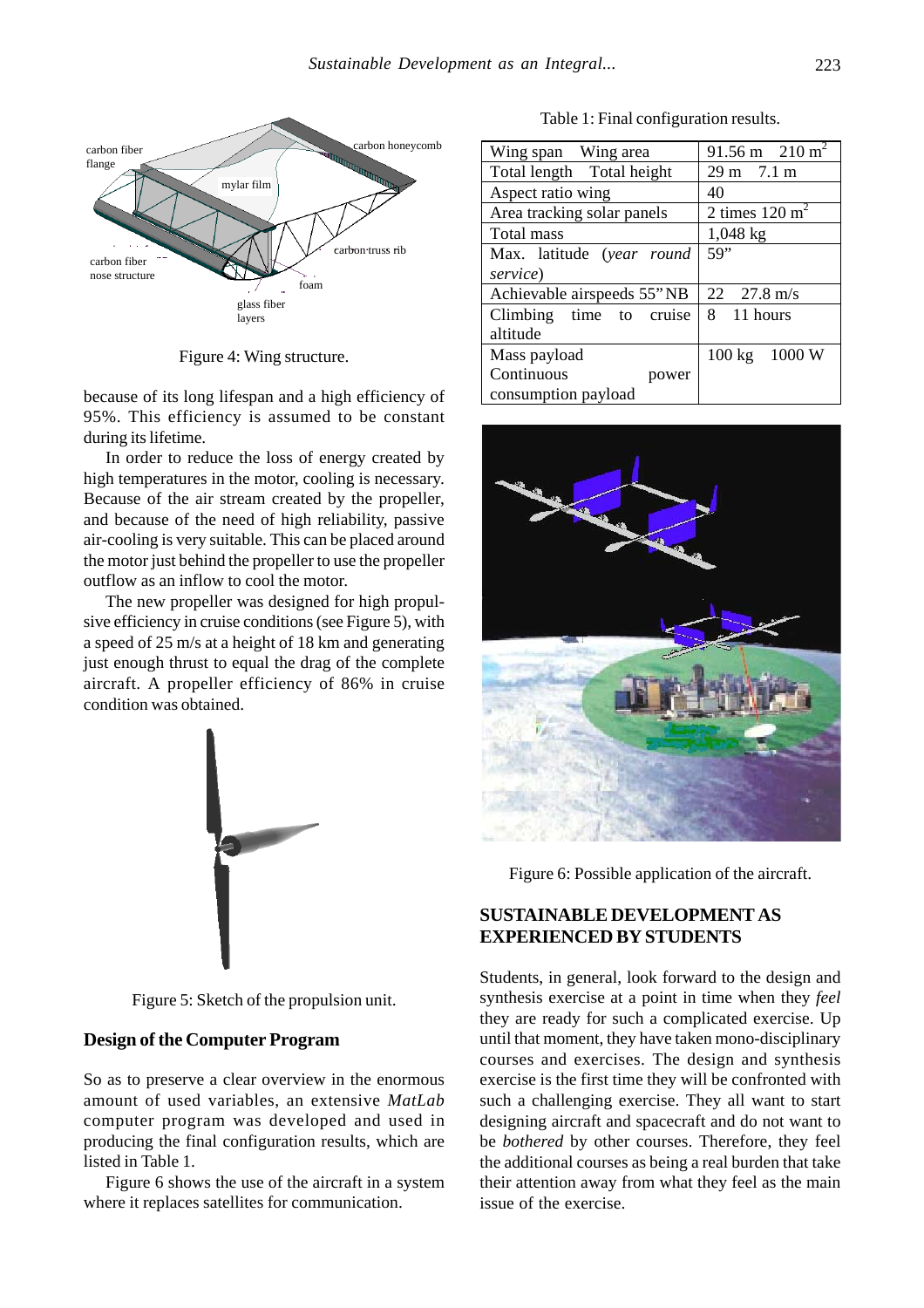Sustainable Development is one of these additional courses. This means that the teacher is being confronted with a difficult task in getting students to focus on the sustainability aspects in their designs. In the preparational phase of the exercise, the SD-teacher discusses those issues that are relevant with respect to Sustainable Development with the project coach. Together, they attempt to identify those aspects of the exercise that can be used best in the SD course.

Although this approach ensures that Sustainable Development is embedded in the exercise as much as possible, students' reactions are mixed. It can be seen that when a design assignment has many sustainable aspects built in naturally, students appreciate the course on Sustainable Development much more than otherwise. For instance, the assignment for the design of a Reno-racer, an aircraft designed to race between two poles at low altitude, maximum speed and requiring the use a maximum amount of power, and thus fuel consumption, resulted in a low appreciation of the SD course. The aspect of sustainability was brought into this specific exercise only in a way that students had to use recyclable materials as much as possible in their design.

On the other hand, the case described in this article resulted in a high appreciation of the SD course. The use of solar cells and only the sun as a means of propulsion instantly gave students a feeling of being involved in a sustainable design.

## **EVALUATION OF THE DESIGN AND SYNTHESIS EXERCISE**

At the end of each year's exercise, students are requested to fill out a questionnaire that investigates all aspects of the exercise. It starts with the preparation and continues until the final marking. All additional courses are also tackled in the questionnaire. The focus in this article will be on the evaluation results of Sustainable Development.

The exercise was given to 13 groups, with all groups receiving a different assignment. The overall mark students gave the exercise was 77 out of 100. The mark for the additional course on Sustainable Development was 70 out of 100. In the questionnaire, students were also asked to grade the importance of Sustainable Development in their education as an engineer. They marked it with 65 out of 100. Finally, they were asked to mark the importance of Sustainable Development for this specific exercise; the average mark was 50 out of 100. It is worth noting that there was a wide spread between the groups, ranging from 25 to 73. The group used for the case study marked this aspect with an average mark of 47.

Students were given the possibility to comment on the exercise and all its aspects. Those comments referring to Sustainable Development almost all related to its integration in the exercise. They concluded that when Sustainable Development does not fit in naturally, it should not be given such a large amount of attention. Furthermore, the course was described as *being a bit vague*. These comments were the reason for the organising committee to reconsider the position of Sustainable Development within the design and synthesis exercise.

## **NEW DEVELOPMENTS**

Since it was recognised that the integration of Sustainable Development into the design exercise caused problems, a new approach has been tested this academic year. This new training can be characterised as a series of workshops in which the design made in the entire design exercise will be the focal point. The basic idea is to design a future sustainable system that students will incorporate into their design. A four step approach will be taken for this.

*Step 1* is a strategic problem orientation, where the problem is explored and the way to solve it is recognised. At the same time, a stakeholder analysis (identification of all people/groups that have something to do with the problem) is executed where each stakeholder's vision, needs and wishes are identified. It is important in this phase not to focus just on the technical aspects of the problem. It also has to be identified what needs could be fulfilled by using the technology or product being developed in the exercise.

*Step 2* covers the development of an idea of how the defined needs can be fulfilled in the future. This involves moving to a moment in time 50 years from now and imagining what the world will look like. This broadens students' views and gives opportunities for creativity and inspiration. The extrapolation of current developments does not make sense anymore; a mental reset is needed. Imagining what the future would ideally look like is a must.

Students need to determine that the *system*, which makes sure that the needs that have been identified, is fulfilled and what it will look like. Their product or technology is part of this system. So it is not the aircraft itself, but rather the transport system, that is the subject. The future system that students define needs to be sustainable and complete. This means that no waste is coming out of the system on a structural basis, and the used energy and materials need to be refilled and/or recycled on an equal basis as they are used. Effects could also be social (eg living standards in now poor countries), cultural and political; they may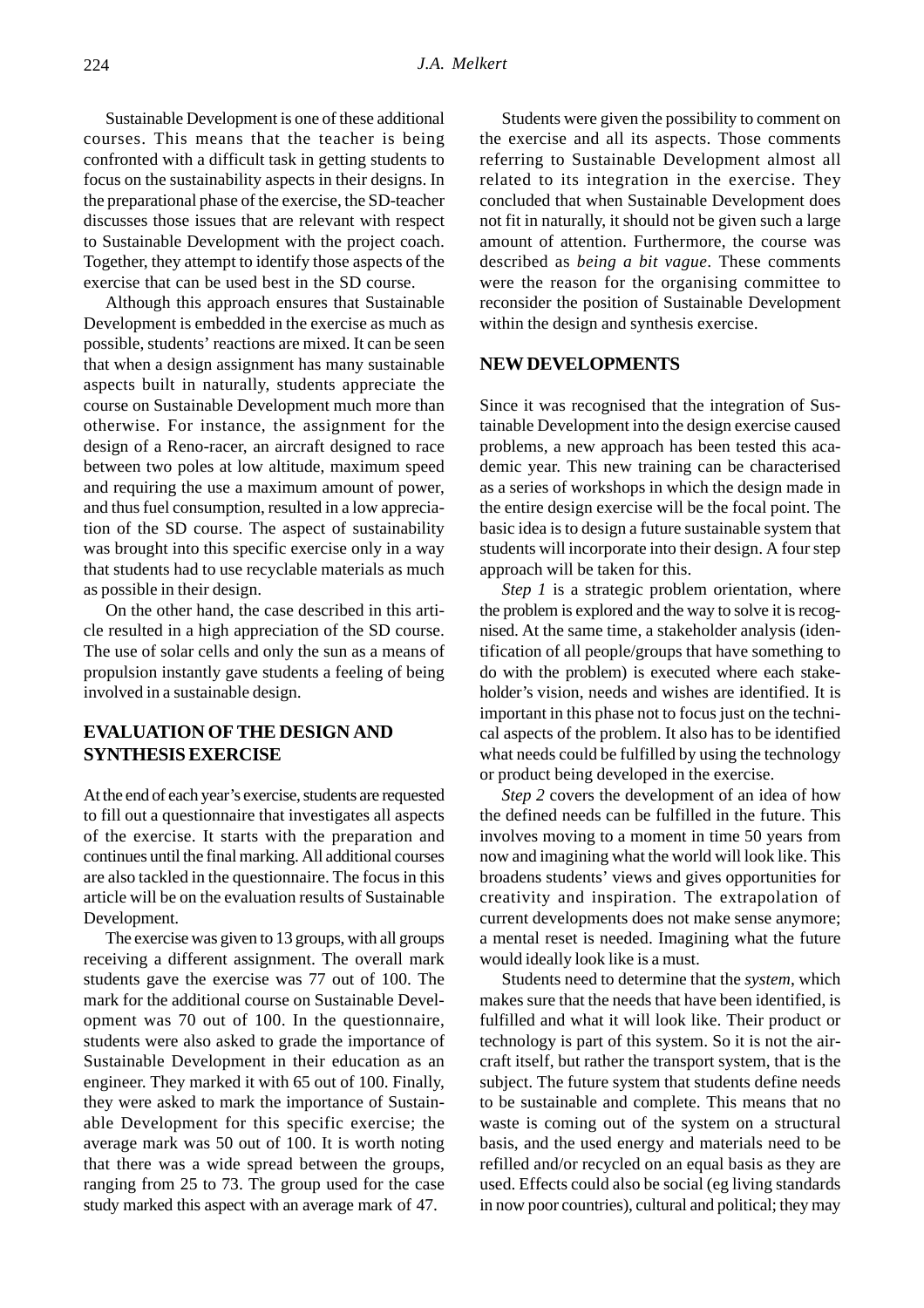also be related to other technical areas like chemistry, geology, medicine, religion, etc. The needs of future generations should not be endangered.

*Step 3* incorporates the definition of the steps that are required in order to realise this future situation. In the end, this should lead to a series of realistic activities with a relative short time horizon. Together, these steps bring the sustainable future closer.

*Step 4* involves the execution of short-term activities as already defined. These steps should be planned and executed as in integrated part of the remainder of the project. Of course, only those activities that are within their span of control should be executed, such as design changes. Other activities should be clearly defined and appear as recommendations in students' reports.

For those design assignments that are clearly not meant to be sustainable, a separate assignment on Sustainable Development is issued. In this alternative assignment, a so-called technology assessment needs to be performed. The possible effects of the technology developed should be assessed. There can be direct effects and indirect effects (spin-offs). These effects can be technical, social, cultural, etc. Both negative and positive effects have to be taken into account. In the case of negative aspects, students should formulate possible approaches in order to eliminate or mitigate these effects.

The benefit of this new approach is that Sustainable Development is tackled as part of a design generated by students. The sustainability aspects of the design itself are no longer isolated from the rest of the world. This should give students a wider perspective. The down side of this approach is that students still need to be motivated for this course, as it takes time away from the actual design itself.

Future evaluations at the end of the exercise will show whether or not this approach has been beneficial. However, the author believes that only when an assignment has a sustainable character, as in the case study presented here, students will then become motivated for Sustainable Development. When sustainability is not really integrated in the design assignment, it would be better to teach Sustainable Development as a separate course outside the framework of the design and synthesis exercise.

#### **CONCLUSION**

Many sustainable aspects were incorporated in the case study. The design specification required the aircraft to be totally dependent on solar energy alone and nothing else. This has put strong requirements on the efficiency of the propulsion and the structure. Sustainability is implicitly taken into consideration in this design.

Based on this design example, it can be concluded that incorporating sustainability in the design is possible. However, it largely depends on the design specification. Other design specifications do not allow sustainability to be incorporated that easily. This may be because the subject to be designed in itself is not sustainable, for instance a Reno racer aircraft, or where sustainability is not an issue in the design.

In the design and synthesis exercise, this often leads to *artificial* approaches where sustainability is brought into the design. In such a case, students immediately develop an aversion with respect to the subject; they do not see the benefit of sustainability and are no longer interested. They will only take the courses and do the assignments using minimum effort because they need to earn the credits. In the remainder of their study, they will avoid anything related to sustainability. Hence, a new approach where the design is incorporated into a system is now being tested.

## **REFERENCES**

- 1. TU Delft, Study Guide Bsc/MSc Aerospace Engineering 2002-2003. Internal publication, September (2002).
- 2. Drimmelen, R. van, *Manual on Sustainable Development*. Internal publication, TU Delft, March (2003).
- 3. Melkert, J.A., Delft Aerospace Design Projects 2001. January (2002).
- 4. Campe, R. et al., Design of a High Altitude, Long Endurance, Solar Powered Aircraft. Internal publication, TU Delft, June (2001).

#### **BIOGRAPHY**



Joris A. Melkert is an assistant professor for propulsion, noise and helicopters. He is also Head of the Bureau for Strategic Development in the Faculty of Aerospace Engineering at the Delft University of Technology (TU Delft), Delft, the Netherlands. He holds a Master's degree in aerospace engineering, as

well as a Bachelor's degree in business administration.

He has experience as a flight test engineer and supervises students in design projects and performing their Master thesis work in the area of flight mechanics and propulsion.